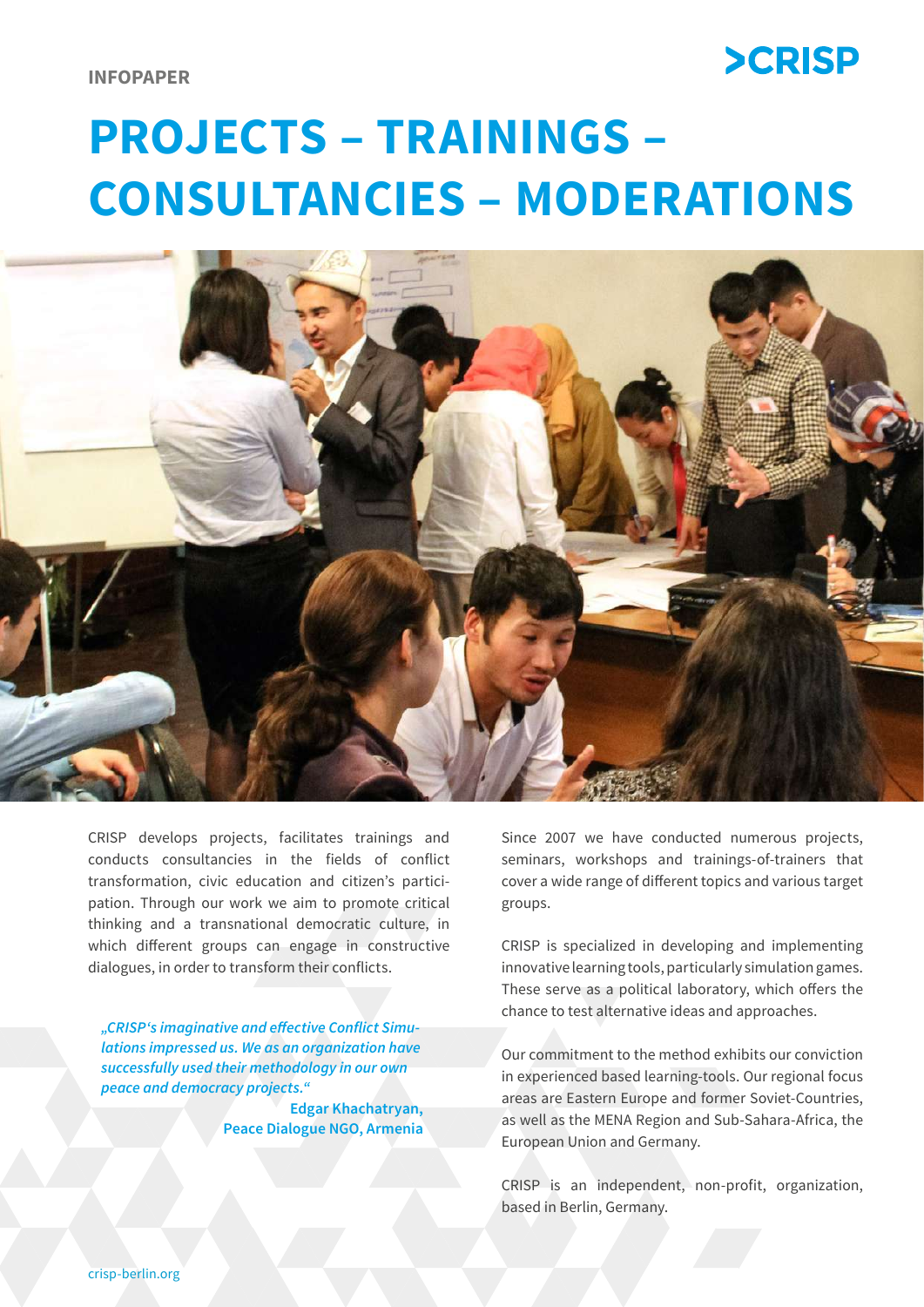### **WHAT WE DO & WHY WE DO IT**

## **>CRISP**

#### **WHAT WE DO**

We are creating safe spaces within our projects in which the participants can reflect and work on social and political conflicts. We see ourselves as moderators and allies of transformation processes. Our initial entry point therefore is empowering local actors by equipping them with the knowledge and skills they need to produce the change they want to see.

In this regard, we aim to connect them with other stakeholders, in order to contribute to the establishment of robust networks among various actors of change, across borders and across sectors. We develop and implement long-term and short-term activities and provide consultancies in post-conflictregions, in Germany and in the European Union.



#### **WHY WE DO IT**

We are striving for diverse and inclusive societies. We believe that positive change within this process always starts with discovering and accepting new perspectives on social and political challenges. This way participants get a better understanding of those challenges and become enabled to form self-determined opinions that allows them to engage with the issues that matter to their communities.

We are driven by the idea that experienced-based learning tools contribute to this positive change and stimulate alternatives to "the way it´s always been done".

and capable citizenry. **"CRISP's simulation gaming method is powerful and universal. It enables people to think and act outside the borders of their beliefs and abilities, and hence, become more tolerant and constructive. I have been using simulation gaming to advocate for persons with disabilities' right to work." Kazem Hemeida, Handicap International, Egypt**

#### **HOW WE DO IT -** *SIMULATION GAMES*

CRISP focuses on an experience-based learning approach. Simulation games offer opportunities to experiment and thus provide the space for developing a self-organized and practice-oriented learning culture. We use simulation games as political laboratories, which offer participants to test alternative ideas and approaches. This leads to greater certainty about their effects and long-term consequences. A simulation game is a model of reality which is making complex issues comprehensible.



Within a given scenario the participants are challenged to deal with political and social problems by taking over the role of respective stakeholders. This way they undergo a change of perspective, experience the roots and dynamics of conflict and reach a deep understanding. Thus far we have developed numerous simulation games that cover a wide variety of topics and fit to different formats.

#### **WHAT WE ACHIEVE**

Our activities open channels for dialogue between organizations and individuals on the ground. We build bridges between conflicting groups. Furthermore, we assist local actors in developing a deeper understanding of conflicts and in addition empower them to influence the political processes that are important to them.

This way our work increases the impact of the activities of our local partners and promotes an active, critical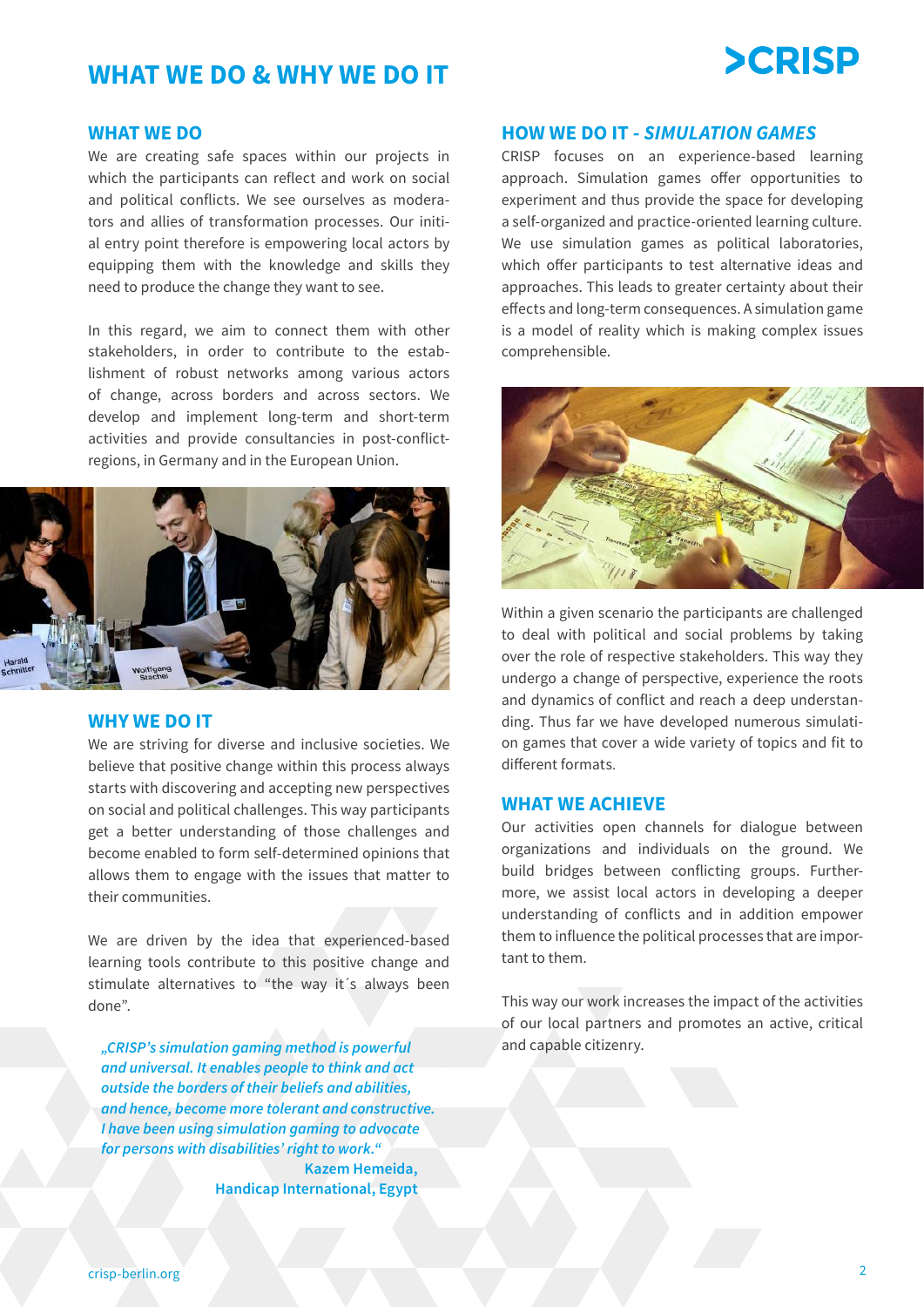### **PROJECTS (SELECTION)**

CRISP cooperates with congenial organizations, which also stand up for peaceful conflict management. We also cooperate with educational institutions, where the simulation game method can be also utilized. In our work we always look for a close cooperation between partners.

#### **PEACE & CONFLICT CONSULTANT (2014-2018)**

To improve the quality and flexibility of civic conflict management in the countries of the Eastern Partnership, we continue training young professionals in the field of peacebuilding.

 $\circ$ 

ö

 $\circ$ 

 $\circ$ 

 $\circ$ 

#### **HIDDEN MEMORIES – A WALKABLE AUDIO-INSTALLATION (since 2017, ongoing)**

Together with local partners we created an audio drama, including about 10 individual, partly contrasting stories. The events that happened at the Euromadan 2013/14 will be brought to life in an artistic way.

#### **TRAINING FOR INTERNATIONAL DIPLOMATS**

**(since 2017, ongoing)** We cooperate closely with the German Federal Foreign Office in training diplomats from all over the world, on diverse topics such as conflict transformation, climate change, and cyber security.

#### **WOMEN FOCUSED NETWORKS (since 2019, ongoing)**

The participants will form networks of men and women working to combat the factors that limit the quality of life for women in the region.

#### **JORDAN YOUTH VISION 2030 (since 2019, ongoing)**

Together with youth from different governorates, we developed a Youth Vision for Jordan and draw conclusions for its realization in terms of developing local community-based initiatives.

#### **Y-LEAD – CREATING CIVIC SPACES FOR ACTIVE CITIZENSHIP (since 2019, ongoing)**

The project aims to increase participation of youth and women in the Egyptian Local Council Elections, by raising awareness about their rights and duties and equipping them with the needed know-how and skills.

**Focus Region**



**Project / Activity**

# **SERVICES**

in close cooperation with our partners we develop and implement:

- **• Projects** in Conflict Transformation and Civic Education
- **• Facilitation & Moderation** of workshops, seminars and conferences
- **• Simulation Games** development and implementation
- **• Training-of-Trainers** in developing and facilitating simulation games

Furthermore, we are open for new formats and new challenges. Please do not hesitate to contact us at: **[hello@crisp-berlin.org](mailto:hello%40crisp-berlin.org?subject=Contact%20Request%3A%20)**